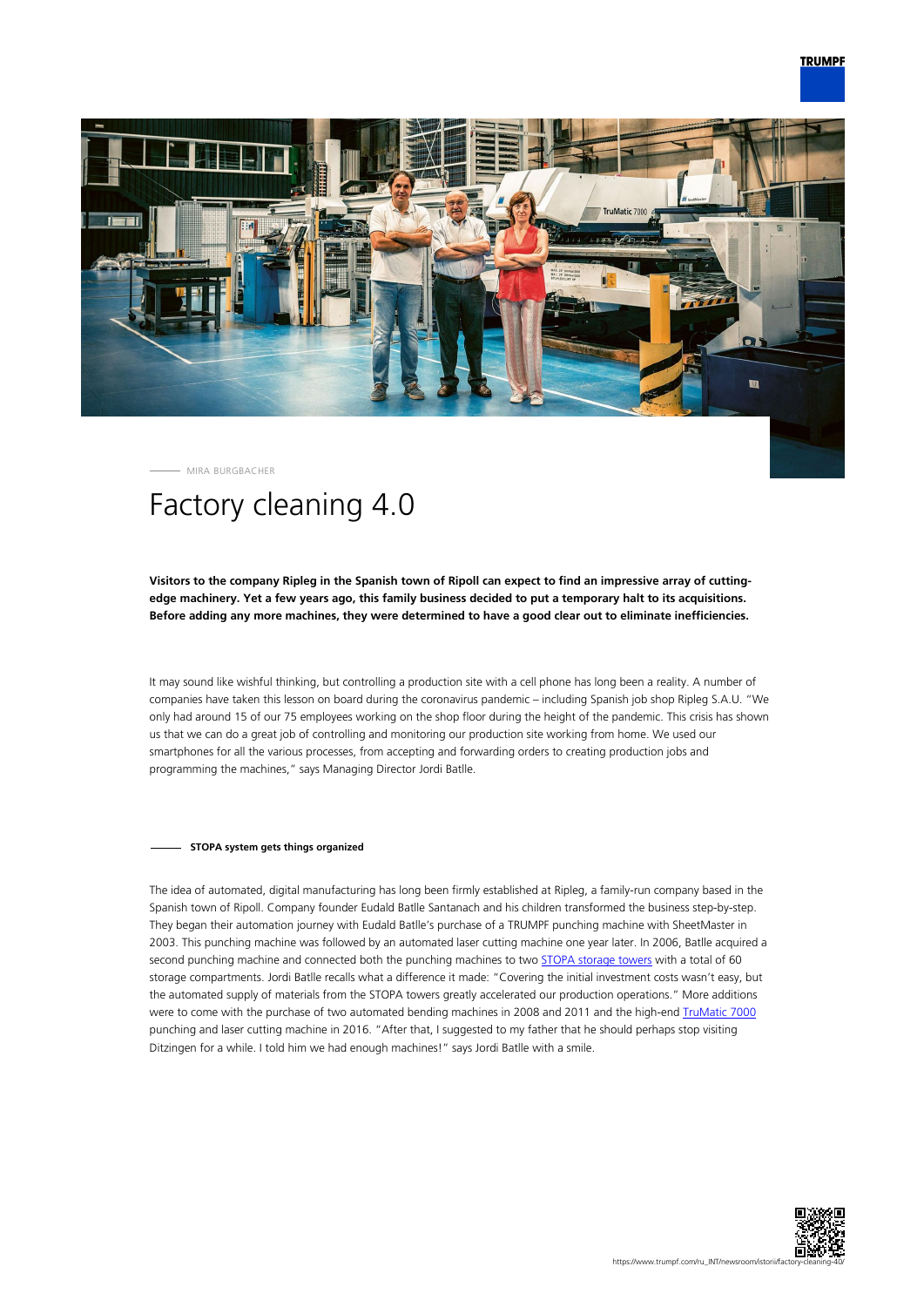

The family business has gained a competitive edge through automation and digitization. Jordi Batlle (right) is in charge of production and technology. His father Eudald Batlle Santanach (center) takes care of the commercial side. Jordi's sister Pilar (left) is responsible of the financial and administration part of the business. (Picture: Javier Corso)



Ripleg focuses on giving good advice. Engineers assist customers in designing highly complex parts and complete assemblies. (Picture: Javier Corso)



Ripleg offers the complete sheet-metal process chain at its 7,000-squaremeter facility. Its portfolio punching and laser cutting, bending, welding, painting and final assembly of products. (Picture: Javier Corso)



Perfectly coordinated processes increase throughput speeds and maximize on-time delivery performance. (Picture: Javier Corso)



An impressive range of tools leaves plenty of scope for new punching ideas. (Picture: Javier Corso)



The automated tool changer guarantees top-notch efficiency. (Picture: Javier Corso)

#### **Streamlining through software**

Even the most efficient machines and the fastest automation components are of little use if a company fails to give its processes enough structure. Ripleg knew that it had to optimize and digitize its production processes step-by-step as well as buying modern machinery. "When we got the TruMatic 7000, we completely reconfigured our shop floor to streamline the production pro-cesses," says Jordi Batlle . Storage capacity increased by another 30 compartments to reach a total of 90, and the TruMatic 7000 was also hooked up to the STOPA system. "We started working with the TruTops Fab production control system in 2008," says Jordi Batlle. "By carefully programming the software, we managed to cut the number of materials we need to have in stock from 180 to today's figure of 70. We've also seen big reductions in material wastage. By fabricating multiple jobs at the same time, we can fit more parts on the same sheet."



**This new style of manufacturing and the ability to analyze our KPIs has reduced our throughput times by 55 percent.** 

Jordi Batlle, CEO Ripleg S.A.U.